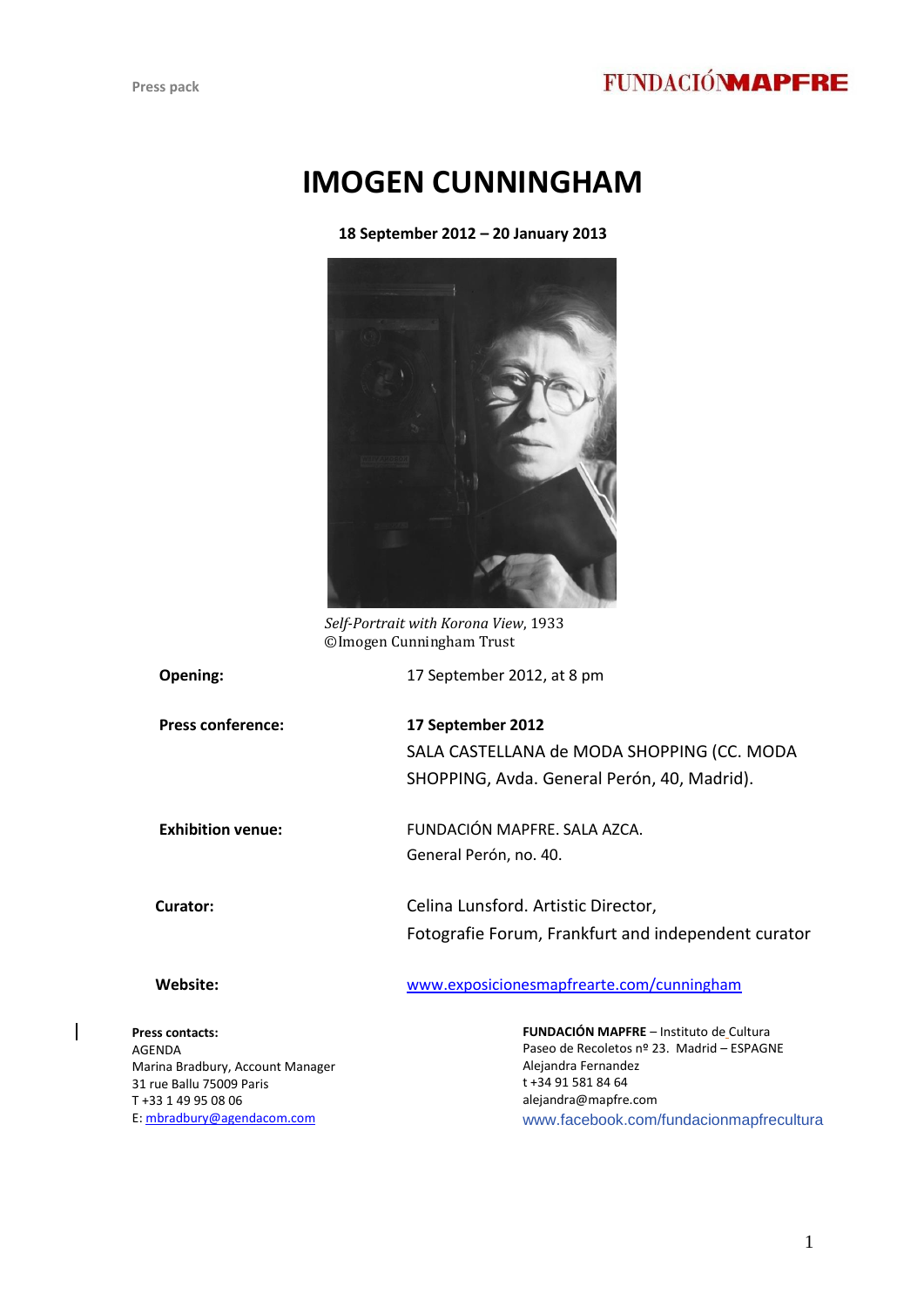**The Instituto de Cultura of FUNDACIÓN MAPFRE is pleased to invite you to the press conference marking the opening of the** *Imogen Cunningham* **exhibition**, at 12.00 on 17 September in Madrid. The conference will be attended by Alberto Manzano Martos, President of the FUNDACIÓN MAPFRE, Pablo Jiménez Burillo, Managing Director of the FUNDACIÓN MAPFRE Instituto de Cultura and the exhibition curator Celina Lunsford.

This major retrospective dedicated to the North American photographer Imogen Cunningham (Portland, Oregon 1883 – San Francisco, 1976 will be presented at FUNDACIÓN MAPFRE's AZCA exhibition room from 18 September 2012 – 20 January 2013.

Imogen Cunningham is regarded as a pioneer in modern photography. Organised in cooperation with La Fábrica, Madrid, this exhibition features the most complete overview of Cunningham's work presented in Europe in the last twenty years.

Imogen Cunningham was a visionary photographer. She enjoyed a long artistic career and gained considerable respect through the quality and constant innovation of her art. A tireless worker, always keen to explore the possibilities of different photographic techniques with each new project, she was a prolific and highly original artist.

The exhibition takes a fresh look at her work, examining the wide range of creative aspects that shaped her life and artistic trajectory over more than seventy years: from her early pictorialist photographs, influenced by Gertrude Käsebier, with their revealing abstract compositions of flowers and plants, to her intimate nudes and her iconic portraits of artists, dancers and actors for *Vanity Fair* magazine.

Cunningham's vast production is represented in the exhibition by a selection of two hundred photographs, some of them shown here for the first time. The prints come from organisations such as the Imogen Cunningham Trust, which has generously contributed with more than one hundred prints. This includes *Agave Design,* a unique composition that the photographer created out of four negatives in the 1920s. The show also includes important works such as *Winter in Cowan Park, Seattle* (1907), a gum bichromate print, loaned by the George Eastman House in Rochester.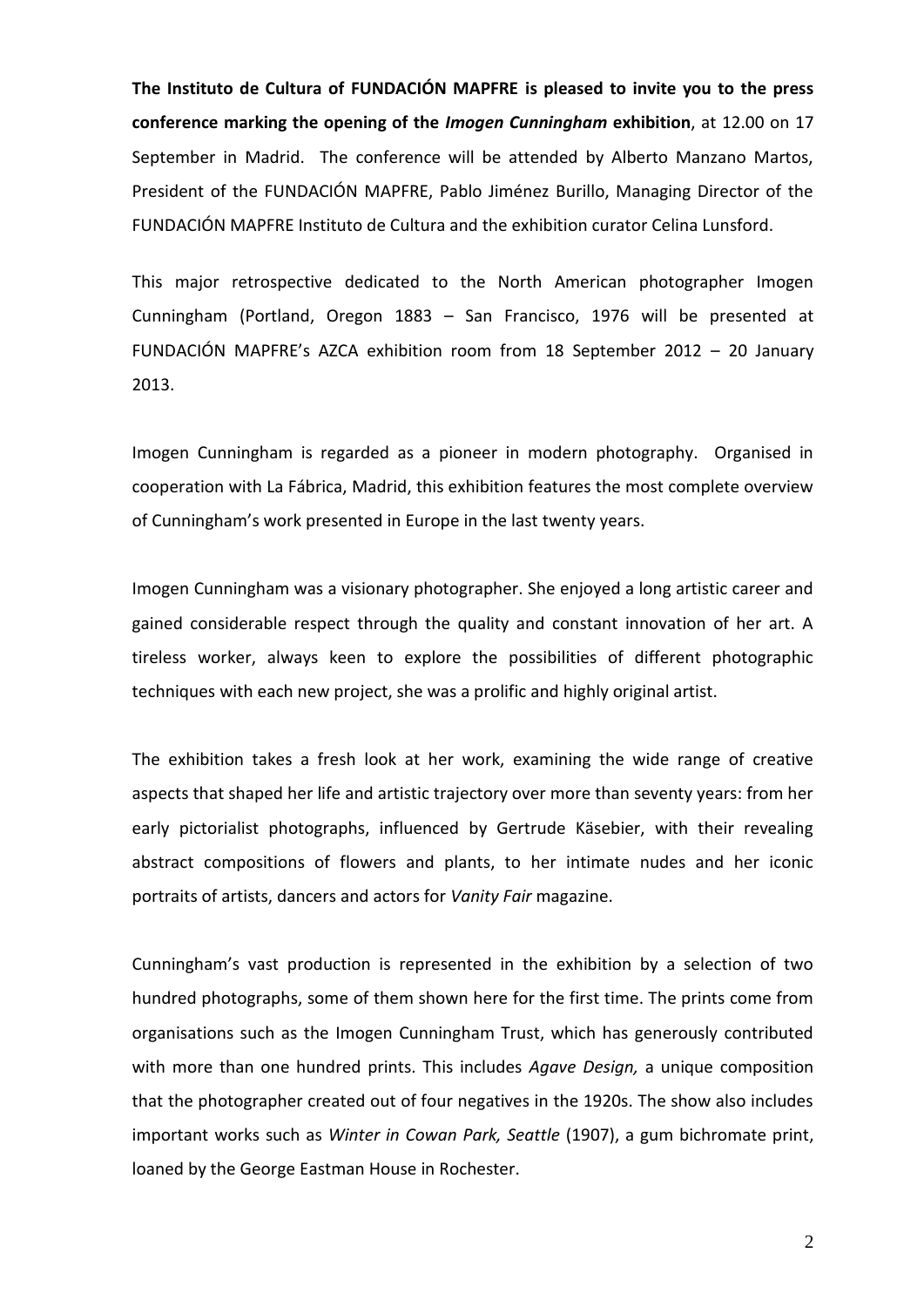Imogen Cunningham's life, which spanned nearly one hundred years, was marked by both the historic events that took place in the United States at around the turn of the twentieth century and by the new techniques that were developed in the field of photography. Her artistic career, which was influenced by some of the most outstanding photographers of her generation, including Alfred Stieglitz and Edward Weston, is surprising in both its length and her inexhaustible urge to experiment, as seen in the enormous variety of motifs and techniques that she used.



*Self-Portrait*, 1906 ©Imogen Cunningham Trust

Born in Portland, Oregon, Imogen Cunningham studied Chemistry at the University of Washington in Seattle, this being the academic subject closest to photography available in those times. She bought her first camera from a mail correspondence school in 1906 and began to practice on the university campus. This was where she took one of her best-known

self-portraits, in which she is lying nude on the grass. This image clearly reveals her artistic ability, as well as her independent spirit and precocious interest in representing the human body, an infrequent subject in those days.

After graduating, she worked in the portrait studio of the photographer Edward S. Curtis, where she learned the techniques of platinum printing and retouching negatives. In 1910, she travelled to Dresden to complete her studies at the Technische Hochschule under Robert Luther, a leading expert in photographic chemistry who proposed that she carry out a comparative study of different platinum printing methods. This academic grounding led to the publication in 1910 of her thesis, entitled *About the Self-Manufacturing of Platinum Papers for Brown Tones* ("Selbstherstellung von Platin Papieren für Braune Töne"). Cunningham's original manuscript, conserved at George Eastman House (Rochester), is presented for the first time at this exhibition.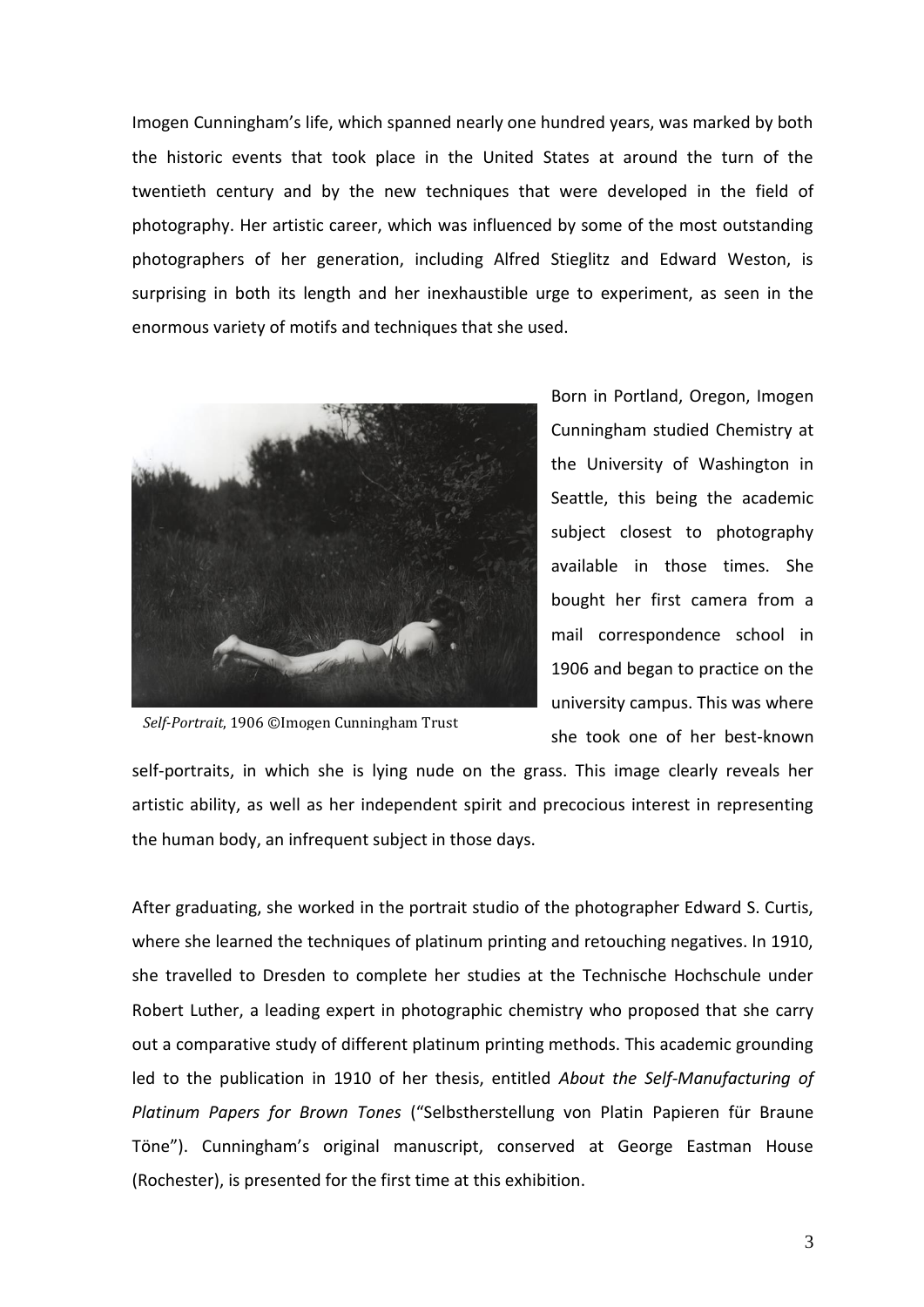On her return to Seattle in 1910, Cunningham opened a portrait studio. Reflecting the prestige that she was gaining amongst the local community, her first commissions came from members of high society. At the same time, she forged links with the art world and, influenced by Gertrude Käsebier, produced most of her exquisite pictorialist prints. Her expertise in developing photographs enabled her to create the most beautiful images using special filters and manual retouching. An example of this is *The Wood Beyond the World* (1912), a platinum print that, with clear symbolist influences, depicts a pastoral scene in which two female figures



*The Wood Beyond the World*, c. 1912 ©Imogen Cunningham Trust

emerge from amongst the trees as if from some lost paradise.

In 1917, having married the artist and print-maker Roi Partridge, she moved to California where her twin sons, Rondal and Padraic, were born. Although motherhood forced a temporary halt in her work, Cunningham continued to photograph her surroundings whilst also keeping abreast of the latest developments in art and photography through such magazines as *Camera Work* and *Vanity Fair.* 

Returning to work in 1920, she became interested particularly in the natural environment, which she portrayed through her floral compositions. Her interest in studying form and detail reveals a truly modern vision. Eschewing the soft focus of her pictorialist beginnings, she reduces nature and complex structures to their simplest forms. An amateur botanist, Cunningham often gave scientific titles to her photographs. She constantly experimented with magnolias, callas, aloes and cacti in the garden of her home, which became her main source of inspiration. It was there that she photographed some of her best-known works, such as *Magnolia Blossom* (1925) and *Two Callas* (1925), in which we can observe how she captures a great amount of detail, using sharp focus and dramatic lighting. Such photographs remind us of Karl Blossfeldt's floral compositions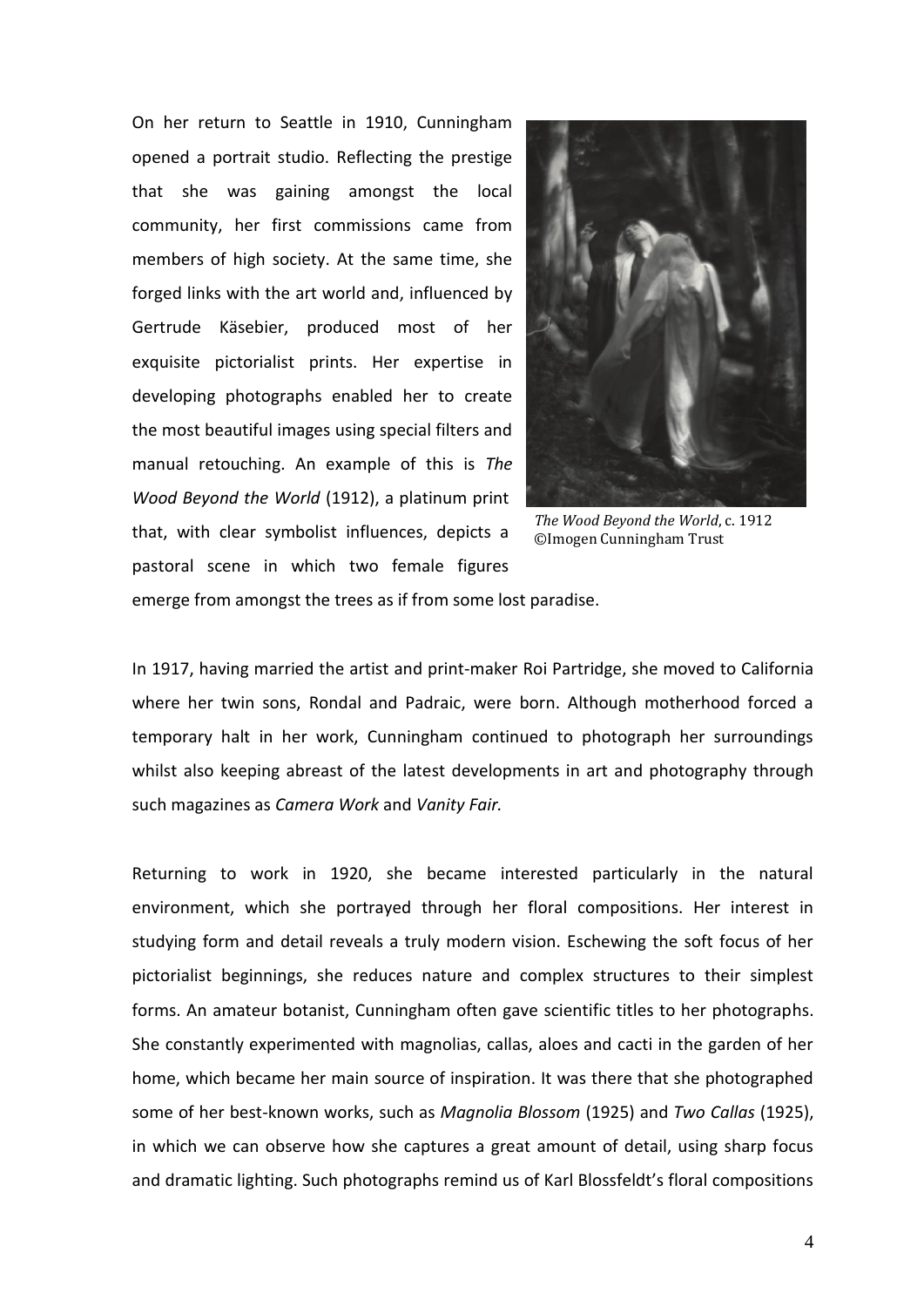and can even be seen as a harbinger of the later work by the photographer Robert Mapplethorpe.

Apart from this specialisation, Cunningham also felt a certain predilection for portraying the human body, which becomes a symbol of sensuality in harmony with nature. The models she portrayed most frequently were relatives, friends and other artists, whom she photographed repeatedly throughout her life. For instance, a series of portraits of her husband Roi, taken at Mount Rainier National Park (Washington), apart from challenging the social conventions of the time, presents one of the first approaches to the male nude in photography history. Her nudes also feature



*Nude,* 1939.©Imogen Cunningham Trust

close-up partial views and exquisitely delicate compositions. This is achieved through her use of light and shade to portray forms in geometric spaces.

In 1929, Edward Weston invited Cunningham to take part in the exhibition *Film und Foto*  in Stuttgart. Considered the first major exhibition of modern European and American photography, *Film und Foto* also featured work by the likes of Edward Steichen, Berenice Abbott and Man Ray, amongst others. Cunningham's contribution, a selection of ten works (one nude, one architectural study and eight botanical images), brought her international fame, particularly her floral compositions, known as *Pflanzenformen,* which were widely praised.

In 1932, she founded Group f/64 along with several other photographers, including Ansel Adams and Edward Weston. Though short-lived  $-$  the group broke up in 1935  $-$  f/64 permanently marked Cunningham's career, leading her to champion a clear, direct, sharpfocused photographic style characterised by great depth of field throughout her life. However, her interest in experimentation prevented her from wholly embracing the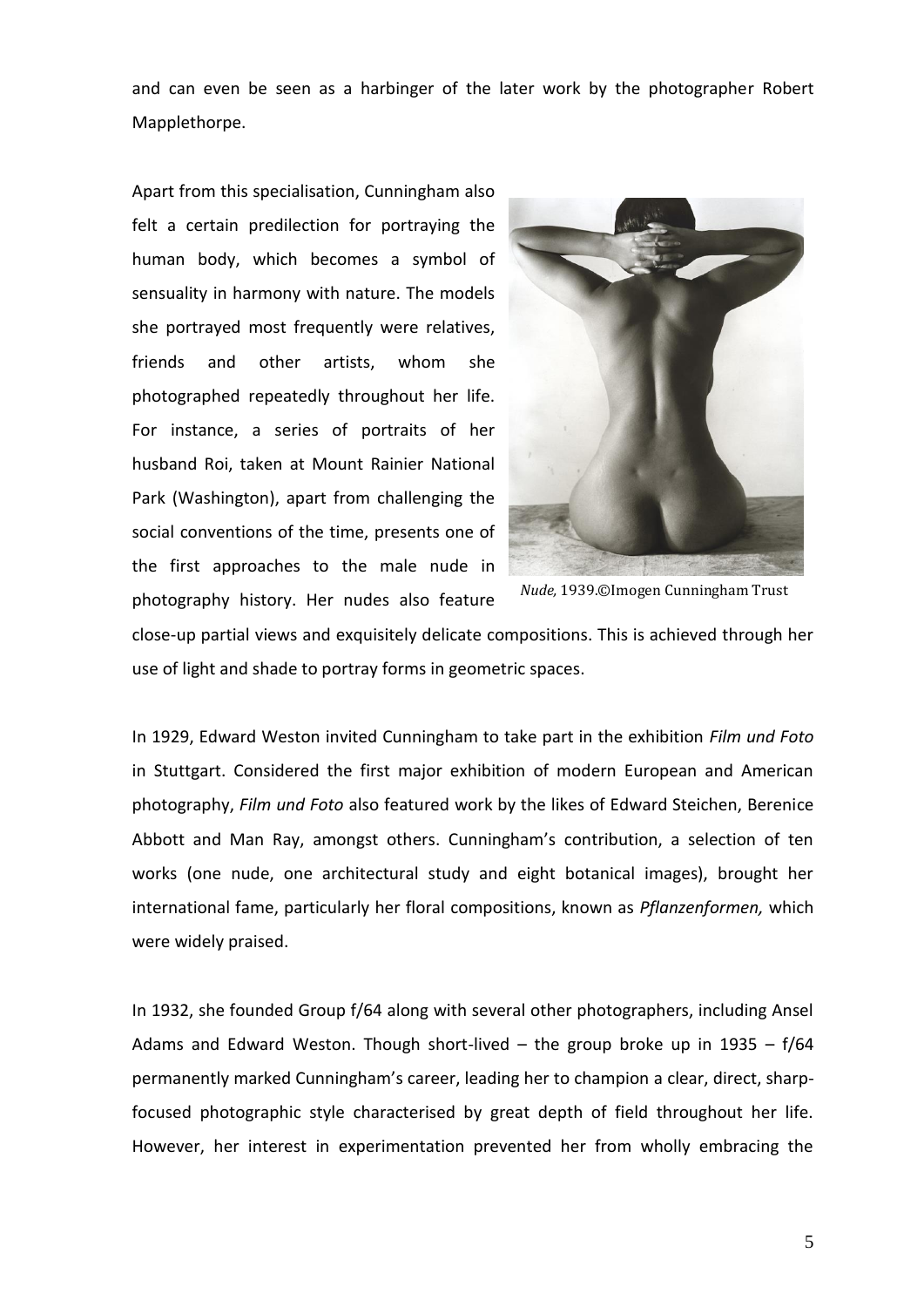restrictive concept of pure photography, free from all manipulation, defended by the group.



*Cary Grant, actor,* 1932. ©Imogen Cunningham Trust

In the 1930s, in her portraits of writers and artists, Cunningham frequently used double or multiple exposures, exposing the negative two or more times in order to superimpose images. Particularly outstanding examples of this technique include her portraits of the dancers Martha Graham and José Limón, who are represented as ethereal figures that appear to vanish amidst their own movements. Her innovative photographs soon attracted the attention of *Vanity Fair* and, following the publication a portrait of Martha Graham, Cunningham began to contribute regularly to the magazine. Between 1933

and 1936, she travelled regularly to Los Angeles and New York to portray celebrities of the time, from actors like Cary Grant, Joan Blondel and Spencer Tracy to President Herbert Hoover, as well as countless artists and dancers. In these portraits, we note that she rejects all props, seeking to characterise her subjects by capturing their psychology.

In 1946 she met Lisette Model in San Francisco. The creative style of street photography that Model practised, featuring dynamic detail and close-cropped form, influenced Cunningham and encouraged her to explore her new urban environment and the picturesque scenes she found in neighbourhoods in San Francisco and New York. She continued to cultivate this new style, which she herself defined as "stolen pictures", until the final years in her career. Her prints are clearly influenced by the work of such



*Wooden Building, New York,* 1956. ©Imogen Cunningham Trust

photographers as Henri Cartier-Bresson and Helen Levitt, who scoured the streets of Paris and New York in search of artistic images.